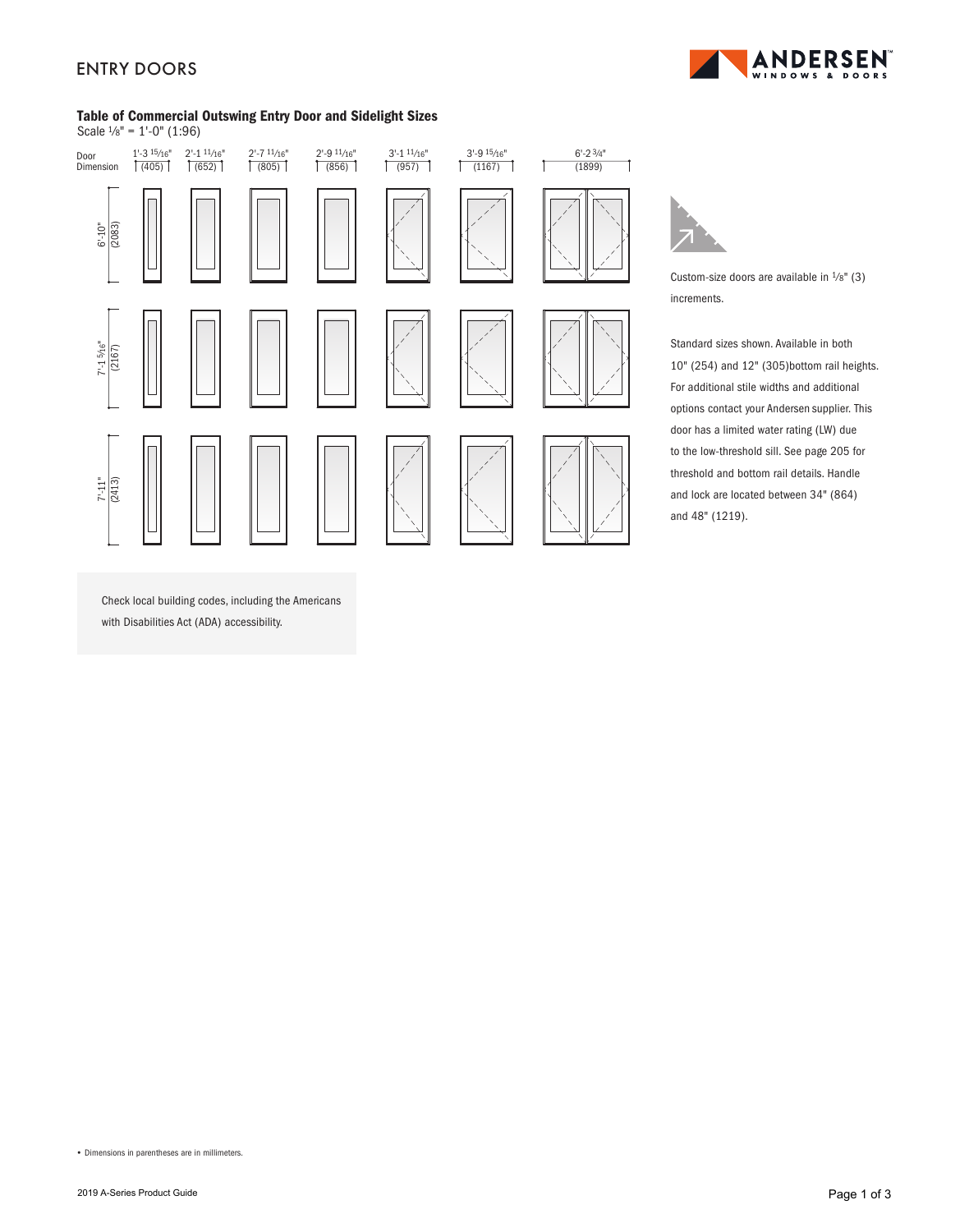## ENTRY DOORS





Custom-size doors are available in  $\frac{1}{8}$ " (3) increments.

Available in custom designed panels. Stationary doors are also available (i.e. 3068S or 4068SS).

## Commercial Outswing Entry Door Dimensions and Specifications

|                 | Number                           | <b>Min. Rough Opening</b>                     |                  |        |                      |        |                               |        | <b>Clear Opening Maximums</b>                    |        |                          |        |                                  |                            |                       |        |                                  |        |                                 |        |                                                |        |
|-----------------|----------------------------------|-----------------------------------------------|------------------|--------|----------------------|--------|-------------------------------|--------|--------------------------------------------------|--------|--------------------------|--------|----------------------------------|----------------------------|-----------------------|--------|----------------------------------|--------|---------------------------------|--------|------------------------------------------------|--------|
| Door<br>Number  | <sub>of</sub><br>Panels<br>Open* | Width<br>Height<br>Inches/(mm)<br>Inches/(mm) |                  |        | Width<br>Inches/(mm) |        | Height<br>Inches/(mm)         |        | <b>Clear Opening</b><br>Area<br>Sq. Ft./( $m2$ ) |        | 90° Width<br>Inches/(mm) |        | <b>Full Width</b><br>Inches/(mm) |                            | Height<br>Inches/(mm) |        | Glass<br>Area<br>Sq. Ft./ $(m2)$ |        | Vent<br>Area<br>Sq. Ft./ $(m2)$ |        | <b>Overall Door</b><br>Area<br>Sq. Ft./ $(m2)$ |        |
| ACD3068         | 1                                | $37 \frac{11}{16}$<br>(957)                   | 82"              | (2083) | $38\frac{3}{16}$     | (970)  | $82 \frac{1}{2}$              | (2096) | 19.45                                            | (1.81) | $33 \frac{1}{8}$         | (841)  | $35 \frac{1}{16}$                | (891)                      | $79\frac{7}{8}$       | (2029) | 10.60                            | (0.98) | 19.45                           | (1.81) | 21.46                                          | (1.99) |
| ACD3668         | 1                                | 43 $\frac{11}{16}$ (1110)                     | 82"              | (2083) | $44\frac{3}{16}$     | (1122) | $82^{1/2}$                    | (2096) | 22.78                                            | (2.12) | $39^{1}/s$               | (994)  | $41 \frac{1}{16}$                | (1043)                     | $79\frac{7}{8}$       | (2029) | 13.15                            | (1.22) | 22.78                           | (2.12) | 24.88                                          | (2.31) |
| ACD3868         | 1                                | $45^{15}/_{16}$<br>(1167)                     | 82"              | (2083) | 46 $\frac{7}{16}$    | (1180) | $82^{1/2}$                    | (2180) | 24.02                                            | (2.23) | $41^{3}/8$               | (1051) | 43 $5/16$                        | (1100)                     | $79\frac{7}{8}$       | (2029) | 14.11                            | (1.31) | 24.02                           | (2.23) | 26.16                                          | (2.43) |
| ACD3070         | 1                                | $37^{11}/_{16}$ "<br>(957)                    | $85\frac{5}{16}$ | (2167) | $38\frac{3}{16}$     | (970)  | $85\frac{13}{16}$ "           | (2180) | 20.26                                            | (1.88) | $33 \frac{1}{8}$         | (841)  | $35 \frac{1}{16}$                | (891)                      | $83\frac{3}{16}$      | (2113) | 11.17                            | (1.04) | 20.26                           | (1.88) | 22.33                                          | (2.07) |
| ACD3670         | 1                                | 43 $11/16$ "<br>(1110)                        | $85\frac{5}{16}$ | (2167) | $44\frac{3}{16}$     |        | $(1122)$ 85 $\frac{13}{16}$ " | (2180) | 23.72                                            | (2.20) | $39^{1}/s$               | (994)  | 41 $\frac{1}{16}$                | $(1043)$ 83 $\frac{3}{16}$ |                       | (2113) | 13.86                            | (1.29) | 23.72                           | (2.20) | 25.88                                          | (2.40) |
| ACD3870         | 1                                | $45 \frac{15}{16}$<br>(1167)                  | $85\frac{5}{16}$ | (2167) | 46 $\frac{7}{16}$    |        | $(1180)$ 85 $\frac{13}{16}$ " | (2426) | 25.02                                            | (2.32) | $41\frac{3}{8}$          | (1051) | 43 $^{5}/_{16}$ "                | (1100)                     | $83\frac{3}{16}$      | (2113) | 14.87                            | (1.38) | 25.02                           | (2.32) | 27.22                                          | (2.53) |
| <b>ACD3080</b>  | 1                                | $37^{11}/_{16}$<br>(957)                      | 95'              | (2413) | $38\frac{3}{16}$     | (970)  | $95\frac{1}{2}$               | (2426) | 22.61                                            | (2.10) | $33 \frac{1}{8}$         | (841)  | $35 \frac{1}{16}$                | (891)                      | 92 $\frac{7}{8}$      | (2359) | 12.84                            | (1.19) | 22.61                           | (2.10) | 24.86                                          | (2.31) |
| ACD3680         | 1                                | 43 $\frac{11}{16}$ (1110)                     | 95'              | (2413) | $44\frac{3}{16}$     | (1122) | $95 \frac{1}{2}$              | (2426) | 26.48                                            | (2.46) | $39^{1}/8$               | (994)  | $41 \frac{1}{16}$                | (1043)                     | $92\frac{7}{8}$       | (2359) | 15.94                            | (1.48) | 26.48                           | (2.46) | 28.82                                          | (2.68) |
| ACD3880         | 1                                | $45 \frac{15}{16}$ (1167)                     | 95'              | (2413) | 46 $\frac{7}{16}$    | (1180) | $95 \frac{1}{2}$              | (2096) | 27.94                                            | (2.60) | $41\frac{3}{8}$          | (1051) | 43 $5/16$                        | (1100)                     | $92\frac{7}{8}$       | (2359) | 17.10                            | (1.59) | 27.94                           | (2.60) | 30.31                                          | (2.82) |
| <b>ACD</b> 4068 | $\overline{2}$                   | $50\frac{3}{4}$ "<br>(1289)                   | 82'              | (2083) | $51 \frac{1}{4}$     | (1302) | $82\frac{1}{2}$               | (2096) | 26.69                                            | (2.48) | $44\frac{3}{16}$         | (1122) | 48 $\frac{1}{8}$                 | (1222)                     | $79\frac{7}{8}$       | (2029) | 12.46                            | (1.16) | 26.69                           | (2.48) | 28.90                                          | (2.68) |
| ACD4068         | 1                                | $50\frac{3}{4}$ "<br>(1289)                   | 82'              | (2083) | $51^{1}/4$           | (1302) | $82^{1/2}$                    | (2096) | 12.76                                            | (1.19) | 21"                      | (533)  | 23'                              | (584)                      | $79\frac{7}{8}$       | (2029) | 12.46                            | (1.16) | 12.76                           | (1.19) | 28.90                                          | (2.68) |
| <b>ACD</b> 5068 | 2                                | 62 $3/4$ "<br>(1594)                          | 82'              | (2083) | 63 $1/4$             | (1607) | $82 \frac{1}{2}$              | (2096) | 33.35                                            | (3.10) | $56\frac{3}{16}$         | (1427) | $60 \frac{1}{8}$                 | (1527)                     | $79\frac{7}{8}$       | (2029) | 16.08                            | (1.49) | 33.35                           | (3.10) | 35.73                                          | (3.32) |
| <b>ACD</b> 5068 | 1                                | $62^{3}/_{4}$ "<br>(1594)                     | 82"              | (2083) | 63 $1/4$ "           | (1607) | $82^{1/2}$                    | (2096) | 16.09                                            | (1.49) | 27"                      | (686)  | 29"                              | (737)                      | $79\frac{7}{8}$       | (2029) | 16.08                            | (1.49) | 16.09                           | (1.49) | 35.73                                          | (3.32) |
| <b>ACD</b> 5468 | $\mathfrak{D}$                   | (1695)<br>$66\frac{3}{4}$                     | 82'              | (2083) | $67 \frac{1}{4}$     | (1708) | $82^{1/2}$                    | (2096) | 35.57                                            | (3.30) | $60\frac{3}{16}$         | (1529) | $64\frac{1}{8}$                  | (1629)                     | $79\frac{7}{8}$       | (2029) | 17.79                            | (1.65) | 35.57                           | (3.30) | 38.01                                          | (3.53) |
| <b>ACD</b> 5468 | 1                                | 66 $3/4$ "<br>(1695)                          | 82'              | (2083) | $67 \frac{1}{4}$     | (1708) | $82\frac{1}{2}$               | (2096) | 17.20                                            | (1.60) | 29'                      | (737)  | 31"                              | (787)                      | 797/8                 | (2029) | 17.79                            | (1.65) | 17.20                           | (1.60) | 38.01                                          | (3.53) |
| <b>ACD6068</b>  | $\mathfrak{D}$                   | $74^{3}/4"$<br>(1899)                         | 82'              | (2083) | $75 \frac{1}{4}$     | (1911) | $82\frac{1}{2}$               | (2096) | 40.01                                            | (3.72) | $68\frac{3}{16}$         | (1732) | $72 \frac{1}{8}$                 | (1832)                     | $79\frac{7}{8}$       | (2029) | 21.20                            | (1.97) | 40.01                           | (3.72) | 42.57                                          | (3.95) |
| <b>ACD6068</b>  | 1                                | $74^{3}/_{4}$ "<br>(1899)                     | 82'              | (2083) | $75 \frac{1}{4}$     | (1911) | $82^{1/2}$                    | (2180) | 19.41                                            | (1.80) | 33'                      | (838)  | 35'                              | (889)                      | $79\frac{7}{8}$       | (2029) | 21.20                            | (1.97) | 19.41                           | (1.80) | 42.57                                          | (3.95) |
| <b>ACD</b> 4070 | $\overline{2}$                   | (1289)<br>$50\frac{3}{4}$                     | $85\frac{5}{16}$ | (2167) | $51 \frac{1}{4}$     |        | $(1302)$ 85 $\frac{13}{16}$   | (2180) | 27.80                                            | (2.58) | $44\frac{3}{16}$         | (1122) | $48 \frac{1}{8}$                 | (1222)                     | $83\frac{3}{16}$      | (2113) | 13.13                            | (1.22) | 27.80                           | (2.58) | 30.07                                          | (2.79) |
| ACD4070         | $\mathbf{1}$                     | $50\frac{3}{4}$ "<br>(1289)                   | $85\frac{5}{16}$ | (2167) | $51 \frac{1}{4}$     |        | $(1302)$ 85 $\frac{13}{16}$ " | (2180) | 13.29                                            | (1.23) | 21"                      | (533)  | 23"                              | (584)                      | $83\frac{3}{16}$      | (2113) | 13.13                            | (1.22) | 13.29                           | (1.23) | 30.07                                          | (2.79) |
| <b>ACD</b> 5070 | $\overline{2}$                   | 62 $3/4$ "<br>(1594)                          | $85\frac{5}{16}$ | (2167) | 63 $1/4$ "           |        | $(1607)$ 85 $\frac{13}{16}$ " | (2180) | 34.73                                            | (3.23) | $56\frac{3}{16}$         | (1427) | $60^{1}/s$                       | (1527)                     | $83\frac{3}{16}$ "    | (2113) | 16.95                            | (1.57) | 34.73                           | (3.23) | 37.18                                          | (3.45) |
| <b>ACD</b> 5070 | 1                                | 62 $\frac{3}{4}$<br>(1594)                    | $85\frac{5}{16}$ | (2167) | 63 $1/4$             |        | $(1607)$ 85 $\frac{13}{16}$ " | (2180) | 16.75                                            | (1.56) | 27"                      | (686)  | 29"                              | (737)                      | $83\frac{3}{16}$ "    | (2113) | 16.95                            | (1.57) | 16.75                           | (1.56) | 37.18                                          | (3.45) |
| ACD5470         | $\overline{2}$                   | $66^{3}/_{4}$ "<br>(1695)                     | $85\frac{5}{16}$ | (2167) | $67 \frac{1}{4}$     | (1708) | $85^{13}/_{16}$ "             | (2180) | 37.04                                            | (3.44) | $60\frac{3}{16}$         | (1529) | $64\frac{1}{8}$                  | (1629)                     | $83\frac{3}{16}$      | (2113) | 18.75                            | (1.74) | 37.04                           | (3.44) | 39.55                                          | (3.67) |
| ACD5470         | 1                                | $66^{3}/_{4}$<br>(1695)                       | $85\frac{5}{16}$ | (2167) | $67 \frac{1}{4}$     | (1708) | $85^{13}/_{16}$ "             | (2180) | 17.91                                            | (1.66) | 29"                      | (737)  | 31"                              | (787)                      | $83\frac{3}{16}$      | (2113) | 18.75                            | (1.74) | 17.91                           | (1.66) | 39.55                                          | (3.67) |
| ACD6070         | $\overline{2}$                   | $74^{3}/_{4}$<br>(1899)                       | $85\frac{5}{16}$ | (2167) | $75 \frac{1}{4}$     |        | $(1911)$ 85 $\frac{13}{16}$   | (2180) | 41.67                                            | (3.87) | $68\frac{3}{16}$         | (1732) | $72 \frac{1}{8}$                 | (1832)                     | $83\frac{3}{16}$      | (2113) | 22.34                            | (2.08) | 41.67                           | (3.87) | 44.29                                          | (4.11) |
| ACD6070         | 1                                | $74^{3}/4$<br>(1899)                          | $85\frac{5}{16}$ | (2167) | $75 \frac{1}{4}$     |        | $(1911)$ 85 $\frac{13}{16}$ " | (2426) | 20.22                                            | (1.88) | 33'                      | (838)  | 35"                              | (889)                      | $83\frac{3}{16}$ "    | (2113) | 22.34                            | (2.08) | 20.22                           | (1.88) | 44.29                                          | (4.11) |
| <b>ACD</b> 4080 | $\overline{2}$                   | $50\frac{3}{4}$ "<br>(1289)                   | 95'              | (2413) | $51 \frac{1}{4}$     | (1302) | $95\frac{1}{2}$               | (2426) | 31.04                                            | (2.88) | $44\frac{3}{16}$         | (1122) | $48^{1}/_8$                      | (1222)                     | $92\frac{7}{8}$       | (2359) | 15.10                            | (1.40) | 31.04                           | (2.88) | 33.48                                          | (3.11) |
| <b>ACD</b> 4080 | 1                                | $50\frac{3}{4}$<br>(1289)                     | 95'              | (2413) | $51 \frac{1}{4}$     | (1302) | $95\frac{1}{2}$               | (2426) | 14.83                                            | (1.38) | 21'                      | (533)  | 23'                              | (584)                      | $92\frac{7}{8}$       | (2359) | 15.10                            | (1.40) | 14.83                           | (1.38) | 33.48                                          | (3.11) |
| <b>ACD</b> 5080 | $\overline{2}$                   | 62 $\frac{3}{4}$<br>(1594)                    | 95'              | (2413) | 63 $1/4$ "           | (1607) | $95\frac{1}{2}$               | (2426) | 38.78                                            | (3.60) | $56\frac{3}{16}$         | (1427) | $60^{1}/s$                       | (1527)                     | $92\frac{7}{8}$       | (2359) | 19.49                            | (1.81) | 38.78                           | (3.60) | 41.40                                          | (3.85) |
| <b>ACD</b> 5080 | 1                                | (1594)<br>62 $3/4$ "                          | 95'              | (2413) | $63 \frac{1}{4}$     | (1607) | $95 \frac{1}{2}$              | (2426) | 18.70                                            | (1.74) | 27'                      | (686)  | 29"                              | (737)                      | 92 $\frac{7}{8}$      | (2359) | 19.49                            | (1.81) | 18.70                           | (1.74) | 41.40                                          | (3.85) |
| ACD5480         | $\overline{2}$                   | $66^{3}/_{4}$ "<br>(1695)                     | 95'              | (2413) | $67 \frac{1}{4}$     | (1708) | $95\frac{1}{2}$               | (2426) | 41.36                                            | (3.84) | $60\frac{3}{16}$         | (1529) | $64\frac{1}{8}$                  | (1629)                     | $92\frac{7}{8}$       | (2359) | 21.56                            | (2.00) | 41.36                           | (3.84) | 44.04                                          | (4.09) |
| <b>ACD</b> 5480 | 1                                | $66^{3}/4"$<br>(1695)                         | 95'              | (2413) | $67 \frac{1}{4}$     | (1708) | $95 \frac{1}{2}$              | (2426) | 19.99                                            | (1.86) | 29'                      | (737)  | 31"                              | (787)                      | $92\frac{7}{8}$       | (2359) | 21.56                            | (2.00) | 19.99                           | (1.86) | 44.04                                          | (4.09) |
| <b>ACD6080</b>  | $\overline{2}$                   | (1899)<br>743/4"                              | 95'              | (2413) | $75 \frac{1}{4}$     | (1911) | $95 \frac{1}{2}$              | (2426) | 46.52                                            | (4.32) | 68 $3/16$                | (1732) | $72 \frac{1}{8}$                 | (1832)                     | $92\frac{7}{8}$       | (2359) | 25.69                            | (2.39) | 46.52                           | (4.32) | 49.31                                          | (4.58) |
| <b>ACD6080</b>  | $\mathbf{1}$                     | $74^{3}/4"$<br>(1899)                         | 95'              | (2413) | $75 \frac{1}{4}$     | (1911) | $95 \frac{1}{2}$              | (2426) | 22.57                                            | (2.10) | 33'                      | (838)  | 35'                              | (889)                      | $92\frac{7}{8}$       | (2359) | 25.69                            | (2.39) | 22.57                           | (2.10) | 49.31                                          | (4.58) |

**•** "Door Dimension" always refers to outside frame to frame dimension.

• "Minimum Rough Opening" dimensions may need to be increased to allow for use of building wraps, flashing, sill panning, brackets, fasteners or other items.<br>• Dimensions in parentheses are in millimeters or square meters.

\*For two-panel patio doors with one panel open, clear opening is based on active panel being open and passive panel being closed.